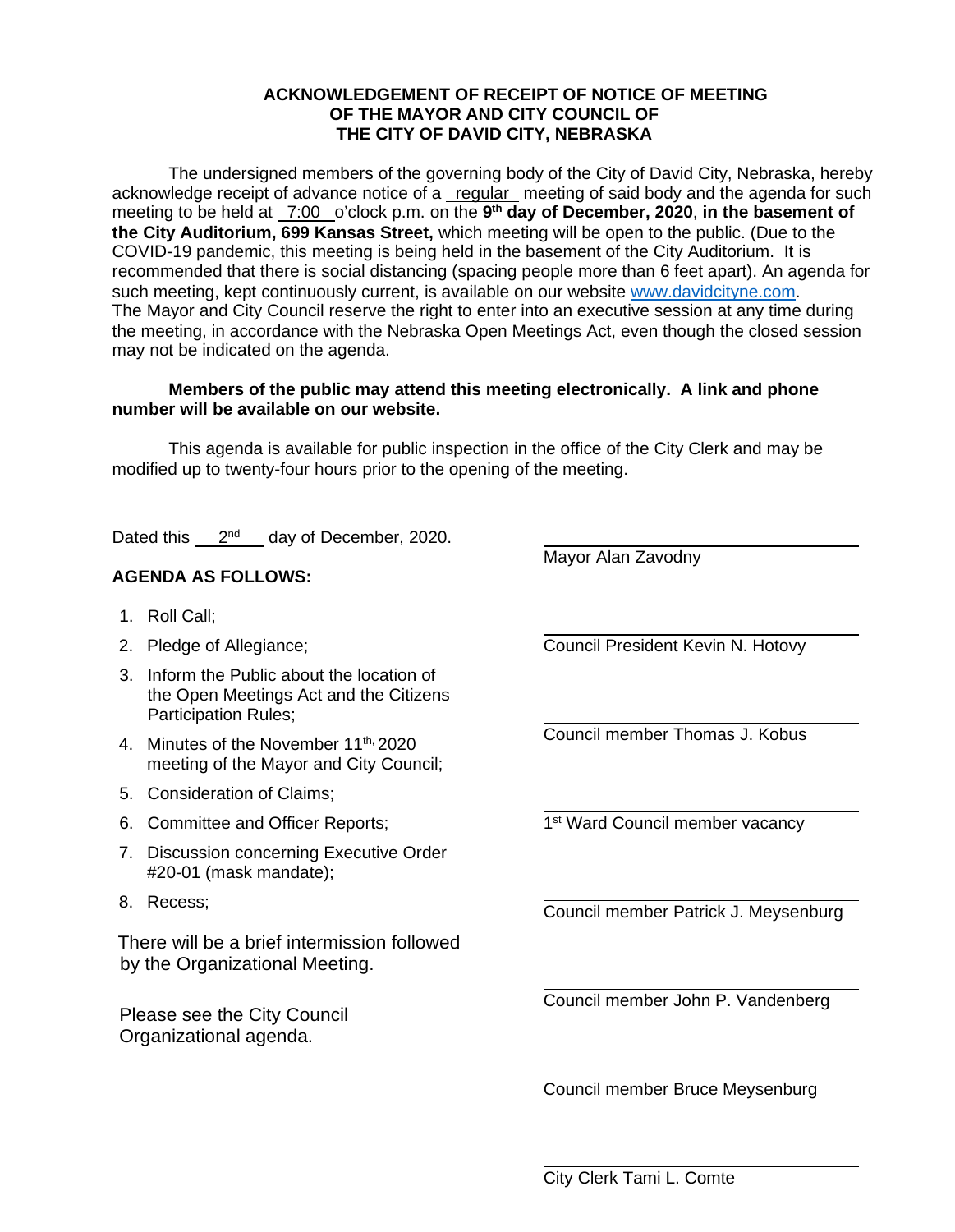### **ACKNOWLEDGEMENT OF RECEIPT OF NOTICE OF MEETING OF THE MAYOR AND CITY COUNCIL OF THE CITY OF DAVID CITY, NEBRASKA**

The undersigned members of the governing body of the City of David City, Nebraska, hereby acknowledge receipt of advance notice of an organizational meeting of said body and the agenda for such meeting to be held immediately following the regular council meeting scheduled for \_7:00 \_o'clock p.m. on the 9<sup>th</sup> day of December, 2020, in the basement of the **City Auditorium, 699 Kansas Street, David City, NE** which meeting will be open to the public.

This agenda is available for public inspection in the office of the City Clerk and may be modified up to twenty-four hours prior to the opening of the meeting.

Dated this  $2<sup>nd</sup>$  day of December, 2020.

## **AGENDA AS FOLLOWS:**

- 1. Oath of Office to Council members Jessica Miller  $-1<sup>st</sup> Ward;$ Patrick Meysenburg- 2<sup>nd</sup> Ward; and Bruce Meysenburg – 3rd Ward;
- 2. Roll Call;
- 3. Election of Council President for Calendar Years 2020 and 2021;
- 4. Appointment of two council members to serve on the Finance Committee;
- 5. Appointment of two council members to serve on the Law Enforcement Committee;
- 6. Appointment of two council members to serve on the Water Plant Update Committee;
- 7. Appointment of two council members to serve on the Airport Planning Firm Selection Committee;
- 8. Appointment of two council members to serve on the Chauncey S. Taylor House Redevelopment Plan Committee;
- 9. Appointment of two council members to serve on the Engineering Firm Selection Committee;
- 10. Consideration/Discussion of the maintenance and acquisition of circulators for the Wastewater Treatment Plant;

Mayor Alan Zavodny

 $\overline{a}$ 

 $\overline{a}$ 

 $\overline{a}$ 

 $\overline{a}$ 

 $\overline{a}$ 

 $\overline{a}$ 

 $\overline{a}$ Council President Kevin N. Hotovy

 $\overline{a}$ Council member Thomas J. Kobus

Council member Jessica Miller

Council member Patrick J. Meysenburg

Council member John P. Vandenberg

Council member Bruce Meysenburg

City Clerk Tami L. Comte